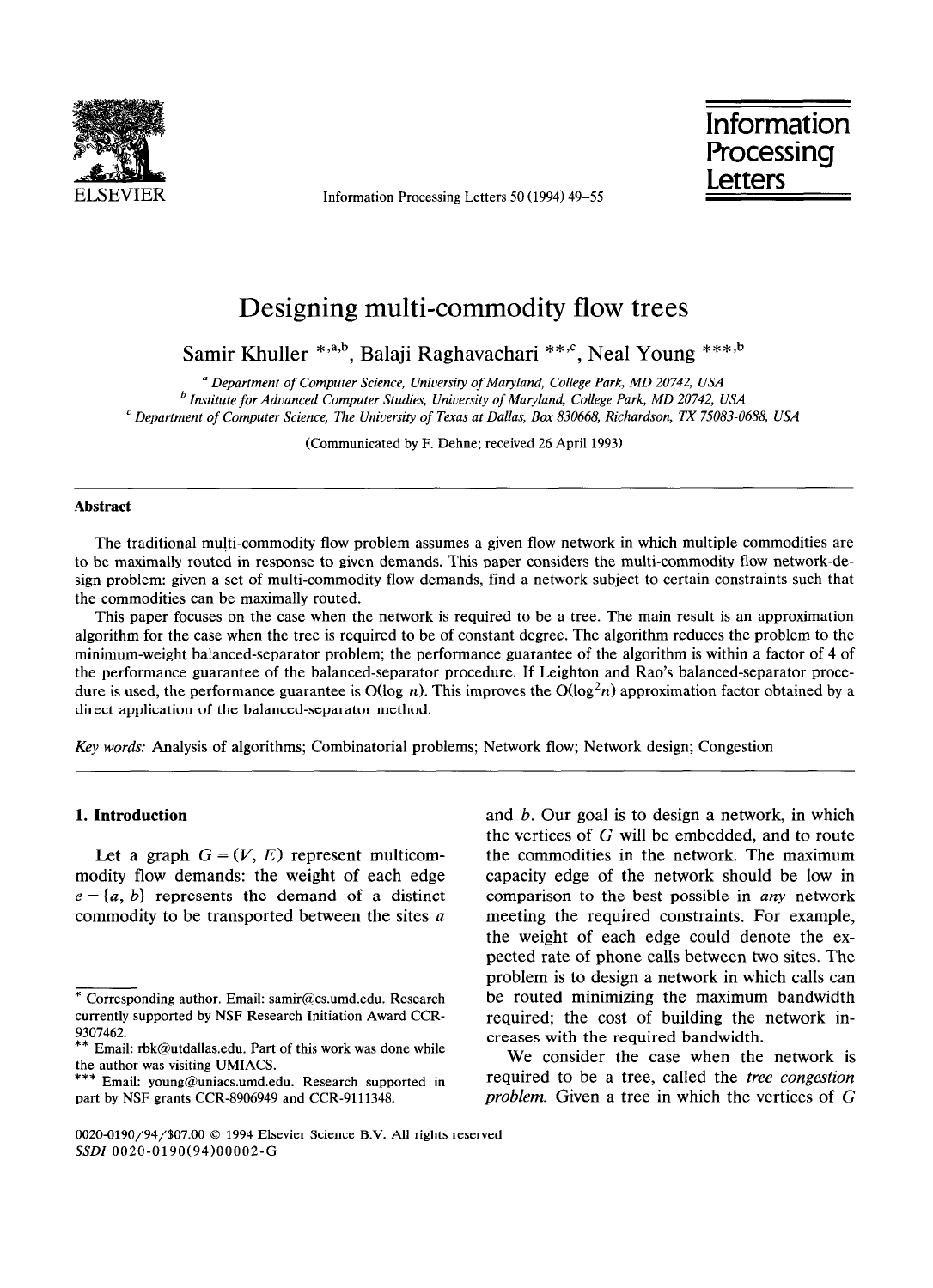are embedded, the load on an edge  $e$  is defined as follows: delete e from *T.* This breaks *T* into two connected components. If S is the set of vertices from G in one of the connected components, then *load(e)* is equal to

$$
W(S, \overline{S}) = \sum_{(x, y) \in E, x \in S, y \in \overline{S}} w(x, y).
$$

In other words, the demand of each edge  $e =$ *{a, b}* in G, maps to the unique path in *T* from *a*  to  $b$ , and loads each edge on the path. The load of a single edge is the sum of the demands that load this edge.

In this paper we study two different versions of this problem.

#### *1.1. Routing tree problem*

The following problem was proposed and studied by Seymour and Thomas [5]

**Definition 1.1.** A tree *T* is called a *routing tree* if it satisfies the following conditions:

- The leaves of *T* correspond to vertices of G.

- Each internal vertex has degree 3.

The congestion of *T* is the maximum load of any edge of *T*. The congestion of *G*, denoted by  $\beta_G$ , is defined to be the minimum congestion over all routing trees *T* of G.

We would like to find a routing tree *T* with minimum congestion (that achieves  $\beta_G$ ).

Seymour and Thomas showed that this problem is NP-hard by showing that graph bisection can be reduced to this problem. They also showed that in the special case when  $G$  is planar, the problem can be solved optimally in polynomial time.

We provide a polynomial-time approximation algorithm for the congestion problem when  $G$  is an arbitrary graph. Our algorithm computes a routing tree *T* whose congestion is within an  $O(\log n)$  factor from the optimal congestion (Section 3). The algorithm extends to the case when the routing tree is allowed to have vertices of higher degree.

#### *1.2. Congestion tree problem*

We also study the case when *T* is required to be a spanning tree of a given feasibility graph *F.*  We show that the problem is NP-complete (Section 4). In the special case when  $F$  is complete, we show that an optimal solution can be computed in polynomial time.

#### 1.3. *Main ideas*

Our algorithm is a simple divide-and-conquer algorithm that uses the Leighton-Rao [4] balanced-separator algorithm to split the graph. By a naive application of the LR algorithm, one obtains an  $O(\log^2 n)$  approximation factor. Our main contribution is to show that by a subtle application of LR, one can actually obtain an  $O(\log n)$ approximation factor. We believe that this kind of an application of LR will prove to be useful in obtaining better approximation ratios for other problems as well.

## 2. **Preliminaries**

A *cut* in a graph G is a set of edges whose removal separates G into two disconnected pieces S and  $\overline{S} = V/S$ . A cut can be represented by the vertex set S. The *weight* of a cut S, denoted by  $W(S, \overline{S})$ , is the sum of the weights of those edges which have one endpoint in S and one endpoint in  $\overline{S}$ . We use  $W(v)$  to refer to the sum of the weights of the edges incident to  $v$ . A cut S is *b-balanced* if  $b \cdot n \leq |S| \leq (1 - b) \cdot n$ . The definition is extended to the case when vertices are weighted as follows. Let  $U$  be a non-negative weight function on the vertices and let  $U(S)$  be the sum of the weights of all the vertices in S. A cut  $S$  is  $b$ -balanced if

 $b\cdot U(V) \leq U(S) \leq (1-b)\cdot U(V)$ .

**Definition 2.1.** For  $b \leq 1/3$ , a  $\lambda$ -approximate min*imum b-bisector* is a b-balanced cut whose weight is at most  $\lambda$  times the weight of a minimum-weight  $\frac{1}{3}$ -balanced cut.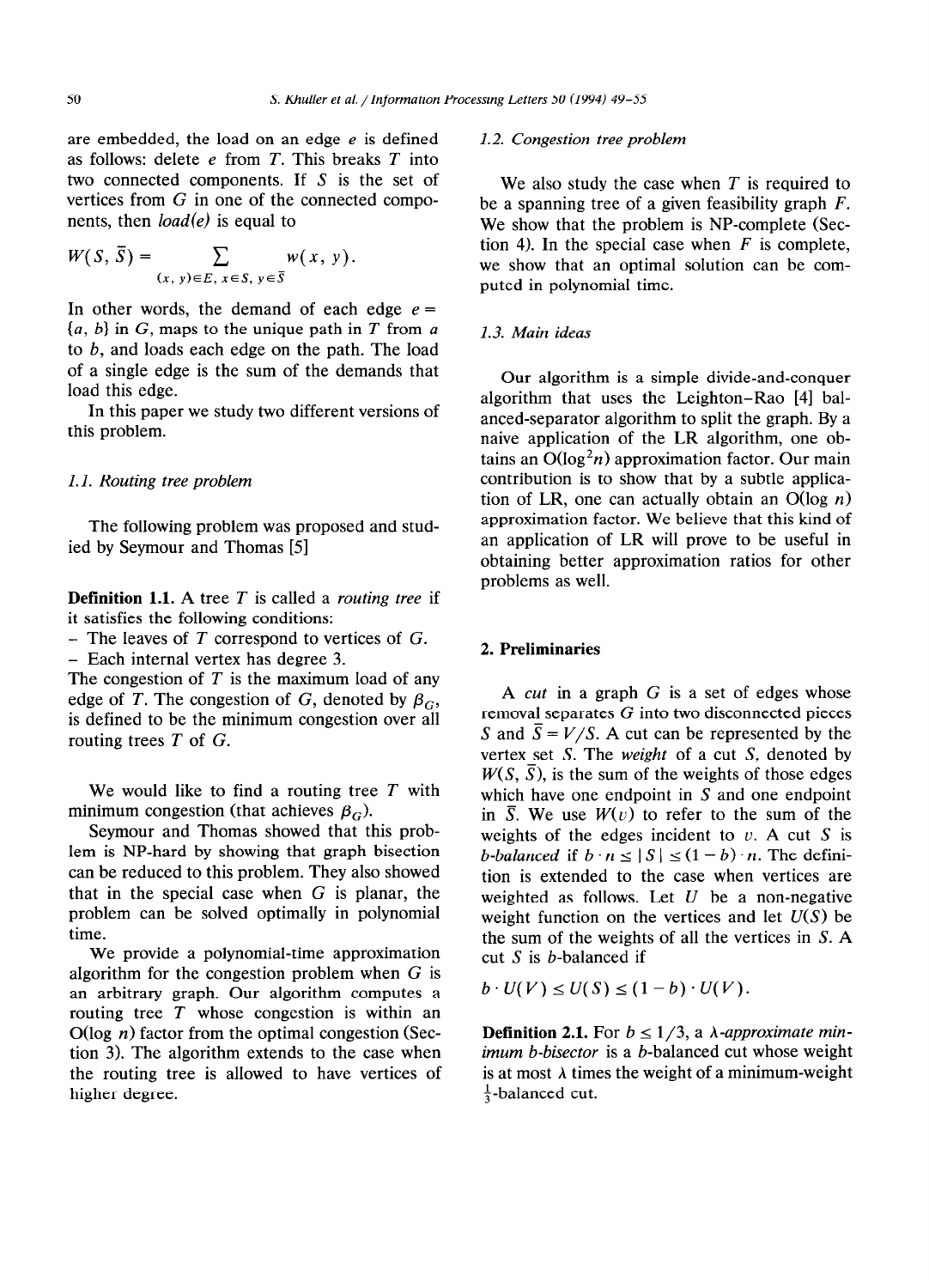The following result was proved by Leighton and Rao [4, Section 1.41.

**Theorem 2.2.** *Let G be a graph with non-negative weights on the edges (without vertex weights). It is possible to compute an* O(log *n)-approximate minimum*  $\frac{1}{4}$ -bisector of G in polynomial time.

The above theorem was extended to the case when vertices are given non-negative weights by Tragoudas [6].

**Theorem 2.3.** *Let g be a graph with non-negative weight on the edges and vertices. It is possible to compute an*  $O(\log n)$ -*approximate minimum*  $\frac{1}{4}$ -bi*sector of G in polynomial time.* 

**Definition 2.4.** Let *T* be a tree and let u be a vertex of degree two in  $T$ . Let  $\nu$  and  $w$  be the neighbors of  $u$ . The following operation is said to *short-cut u* in *T:* delete u from *T* and add the edge  $\{v, w\}$ . To short-cut *T* is to delete all vertices of degree two by short-cutting them in arbitrary order.

#### 3. **Routing tree problem**

 $W(v)$  corresponds to the total weight between  $u$  and other vertices and is called the load of a vertex. Note that the load of any vertex  $v$  is a lower bound on  $\beta_G$ , because the edge incident to the leaf corresponding to  $v$  in any routing tree has to handle this load.

#### **Lemma 3.1.** *For any vertex v,*  $W(v) \leq \beta_G$ .

Given a procedure to compute a  $\lambda$ -approximate minimum b-bisector, our algorithm finds a routing tree whose congestion is at most  $\lambda/b$ times the optimal congestion.

#### 3.1. *Lower bounds*

*We* show two ways of finding lower bounds on the weight of the optimal solution. First, we show that the weight of a minimum-weight balanced separator is a lower bound on  $\beta_G$ . Second, we show that the optimal solution for the problem in a subgraph G' induced by an arbitrary set of vertices  $V' \subset V$  is a lower bound on the optimal solution of G. This implies that an optimal solution to a sub-problem costs no more than any feasible solution to the whole problem.

**Lemma 3.2.** Let  $G = (V, E)$  be a graph with non*negative weights on the edges. Suppose we are given a non-negative weight function U(v) on the vertices. Let the weight of each vertex be at most one-half of the total weight of all the vertices. Let Q be the weight of a minimum-weight b-balanced separator of G for any*  $b \leq 1/3$ *. Then*  $Q \leq \beta_G$ *.* 

**Proof.** Let *T* be a routing tree with congestion  $\beta_G$ . Each edge *e* of *T* naturally induces a cut in G as follows: delete e from *T* to obtain subtrees  $T_1$  and  $T_2$ . Let  $S_e$  be the set of vertices in G that are leaves of  $T_1$  (this yields a cut in G). Clearly,  $W(S_{\epsilon}, \overline{S_{\epsilon}})$  is the congestion on edge e and hence  $W(S_e, \overline{S_e}) \leq \beta_G$ . Since *T* is a tree of degree three, and by the assumption on the weights of vertices, it contains at least one edge  $e'$  which yields a b-balanced separator. Since  $Q$  is the minimum b-balanced separator of G we have  $0 \leq$  $W(S_{e'}, \overline{S_{e'}}) \leq \beta_G$ .  $\Box$ 

**Lemma 3.3.** *Let*  $G = (V, E)$  *be a graph. Let*  $H$  *be a subgraph of G. Then*  $\beta_H \leq \beta_G$ .

**Proof.** Let *T* be a routing tree with congestion  $\beta_G$ . Generate a routing tree  $T_H$  for *H* from *T* as follows. Let  $V_H$  be the vertex set of H. Mark the leaves of  $T$  corresponding to  $V_H$ . Repeatedly delete the unmarked leaves of *T* until it has no unmarked leaves. Delete all vertices of degree two by short-cutting the tree, thus yielding  $T_H$ . It is easily verified that  $T_H$  is a routing tree for *H* with congestion bounded by  $\beta_{C}$ .  $\Box$ 

### 3.2. *The routing tree algorithm*

**Discussion.** Our basic approach is to subdivide the graph into pieces that are smaller by a constant fraction using an approximately minimum bisector. Since computing a minimum-weight balanced separator is also NP-hard, we use approxi-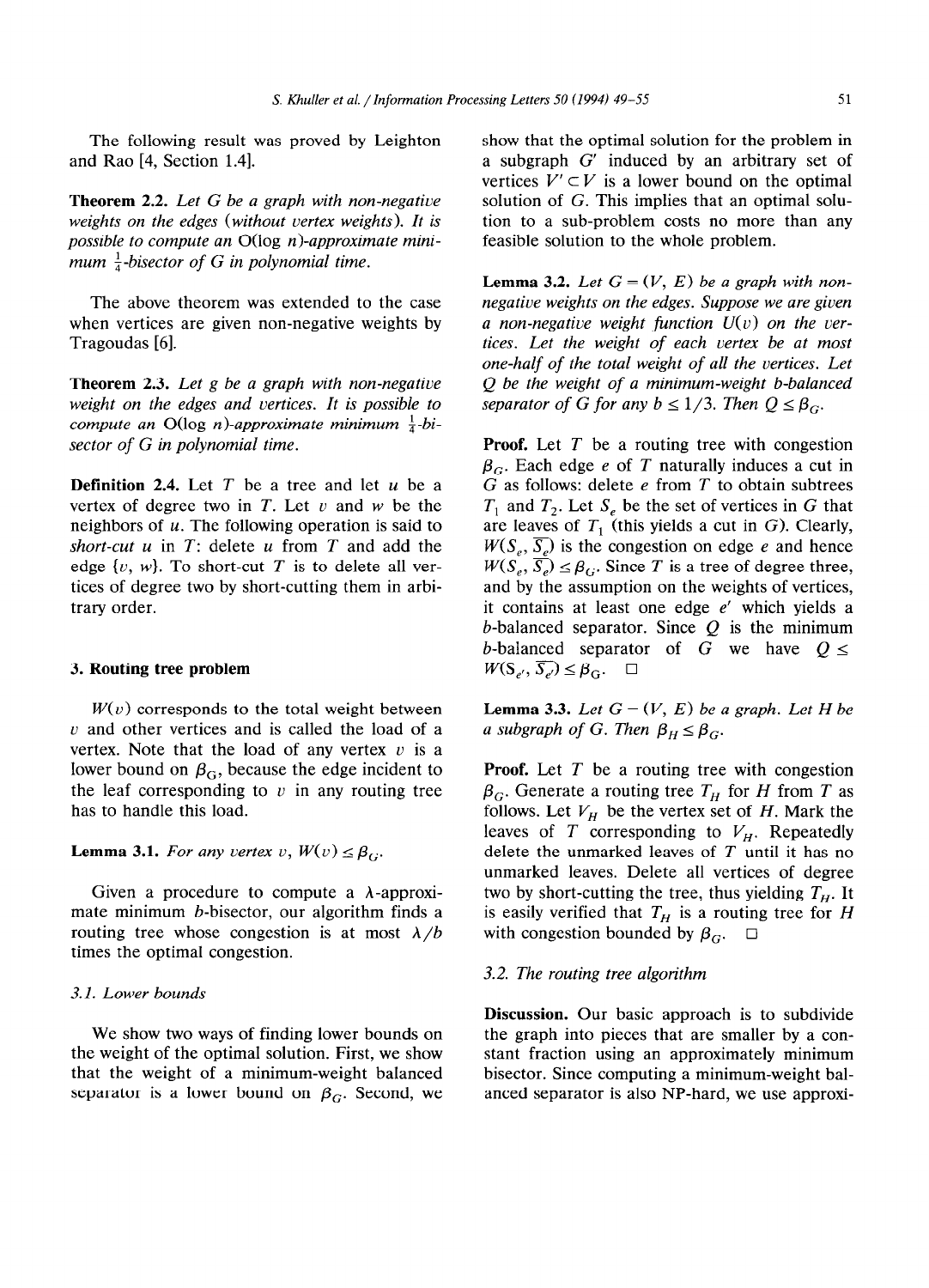

Fig. 1. Example to illustrate algorithm.

mation algorithms designed by Leighton and Rao [4] and Tragoudas [6] for computing approximately minimum-weight balanced separators (or approximate minimum bisectors). The solutions for the pieces are obtained recursively. All internal vertices of the solution tree have degree three except for the root. The two trees are glued together by creating a new root and making the roots of the pieces the children of the new root. If implemented naively, this procedure leads to an  $O(\log^2 n)$  factor approximation. Using balancing techniques, we improve the performance ratio to  $O(\log n)$ .

Suppose S, a subset of the vertices representing a subproblem, is split into two pieces  $S_1$  and  $S<sub>2</sub>$  using an approximate bisector. When the problem is solved recursively on the two pieces, the main obstacle to obtaining an  $O(\log n)$  approximation is the following. In the worst case, it is possible that most of the load corresponding to  $W(S, \overline{S})$  may fall on  $S_1$  or  $S_2$ . If this happens repeatedly, an edge can be overloaded proportionally to its depth in the tree. *To avoid this, it is necessary to partition the demand from*  $\overline{S}$  *roughly equally among the pieces*  $S_1$  *and*  $S_2$ . The following idea solves the problem and leads to an O(log *n)*  approximate solution. Suppose we define a weight  $U(v)$  for each vertex v in S according to the amount of demand from  $v$  to the set  $\overline{S}$ . Now when we split  $S$ , we use a cut that splits the vertices of S into two sets of roughly equal *weight.*  Lemma 3.2 guarantees that the minimum value of

|                | ROUTE-TREE(S) - Find a routing tree for S.                                   |
|----------------|------------------------------------------------------------------------------|
|                | 1 If $ S  = 1$ then Return S as a tree on a single vertex.                   |
| $\overline{2}$ | For each $v \in S$ , fix its weight $U(v)$ to be $W({v}, S)$ .               |
|                | Let the sum of the weights of the vertices in $S$ be $U_S$ .                 |
| 3              | <b>If for any vertex v</b> , $U(v) \ge U_s/2$ and $U_s \ne 0$ then           |
| 4              | ROUTE-TREE( $S \setminus \{v\}$ )                                            |
| 5              | Create a new tree $T$ by attaching the above tree and $v$ as the children    |
|                | of a new root $r$ . Return $T$ .                                             |
| 6              | Find an approximate minimum-weight $\frac{1}{4}$ -balanced separator for the |
|                | subgraph induced by S in G (if $U_S = 0$ , find an unweighted balanced       |
|                | separator). Let this break S into pieces $S_1$ and $S_2$ .                   |
|                | ROUTE-TREE $(S_1)$                                                           |
| 8              | ROUTE-TREE $(S_2)$                                                           |
| 9              | Create a new tree $T$ by attaching the two trees generated above as the      |
|                | children of a new root vertex. Return $T$ .                                  |

Fig. 2. Approximation algorithm to find a routing tree.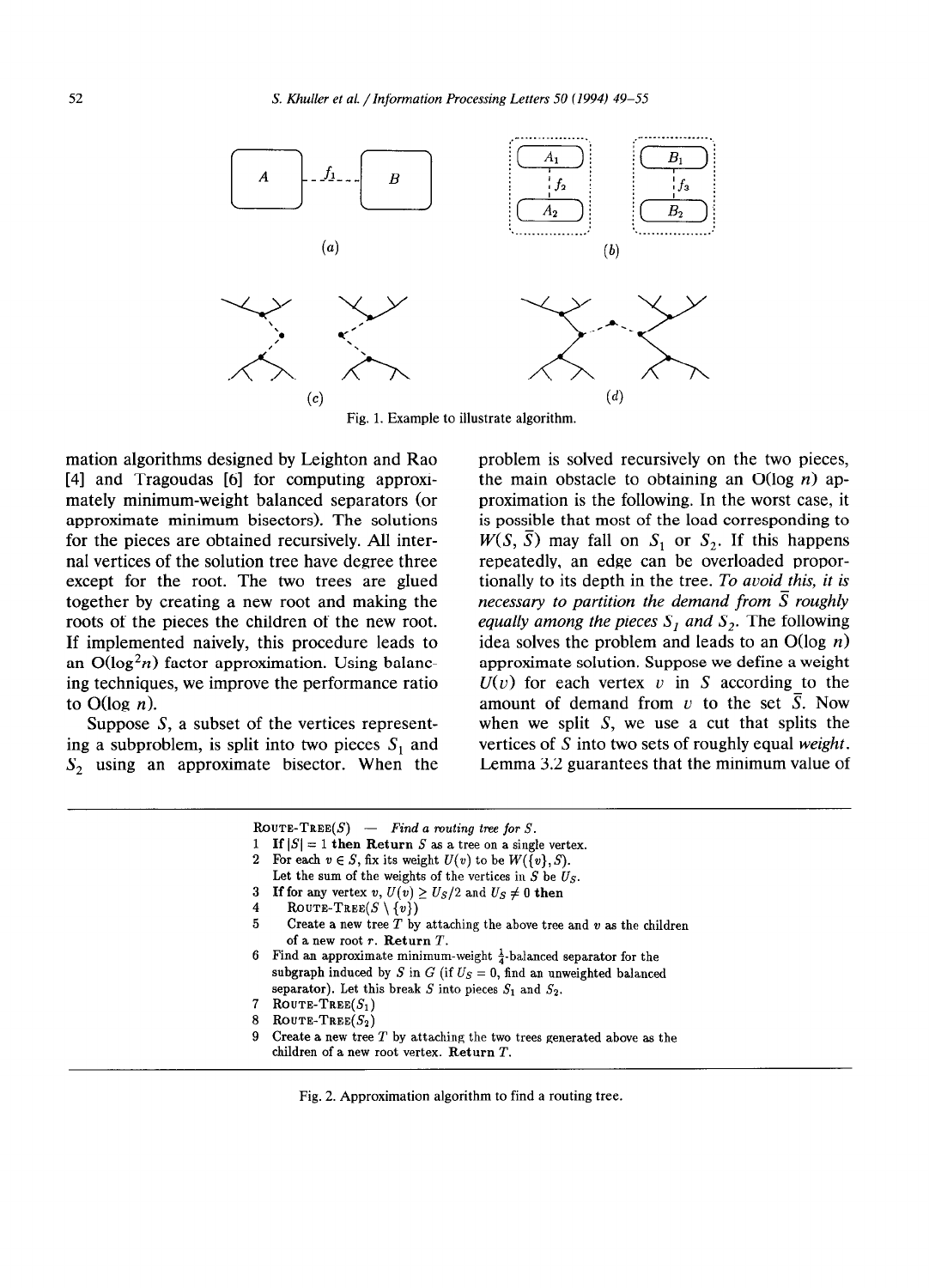such a cut is a lower bound on  $\beta_s$ , which is a lower bound on  $\beta_G$  by Lemma 3.3. We illustrate the recursive step of the algorithm by an example in Fig. 1.

The algorithm first splits graph G into *A, B*  by using an approximate bisector (without weighting the vertices). Each vertex in *A* is then assigned a weight equal to the total demand it has to vertices in  $\overline{A}$ . Similarly vertices in *B* are assigned weights corresponding to their demands from  $\overline{B}$ . The algorithm now recursively splits  $\overline{A}$ and *B* by approximate bisectors with respect to the vertex weights. The problem is solved recursively on each piece. These recursive calls weight vertices similarly and return with respective trees as solutions for the pieces *A* and *B* as shown. By adding new edges and a new root vertex, the solution for the entire graph is obtained.

The algorithm given in Fig. 2 implements the above ideas. The procedure  $\text{ROUTE-Tree}(S)$ takes a subset of vertices S, and returns a routing tree for the graph induced by the vertices in S. This routing tree will either be a singleton vertex, or a tree in which each vertex has degree one or three, except for the root that has degree two. The routing tree is computing in a way so as to approximately "divide" the demand from the vertices in S to the vertices in  $V-S$ .

Analysis. Given a graph  $G$ , ROUTE-TREE $(V)$  returns a routing tree for G. To make sure that the root of the tree has degree three, we can discard the root by short-cutting it.

Let the algorithm use a  $\lambda$ -approximate minimum  $\frac{1}{4}$ -bisector in Line 6. If Leighton and Rao's [4] balanced separator algorithm is used,  $\lambda =$  $O(\log n)$ . The following theorem shows that the load of any edge is at most  $4\lambda$  times the optimal congestion. We use induction to prove that our load-balancing technique splits the load properly.

## **Theorem 3.4** (Performance). *The algorithm in Fig. 2 finds a routing tree T for G such that*  $\beta_T \leq 4\lambda \beta_G$ .

**Proof.** The proof proceeds by induction on the level of recursion. In the first call of **ROUTE-TREE,**  the algorithm splits G into two pieces S and  $\overline{S}$ using an approximate bisector. It then finds routing trees for S and  $\overline{S}$  and connects the two roots with an edge e. The load on e is  $W(S, \overline{S})$ . By Lemma 3.2., the weight of a minimum-weight balanced separator is a lower bound on  $\beta_G$ . The weight of the separator the algorithm uses is guaranteed to be at most  $\lambda$  times the weight of an optimal separator. Hence the load on edge  $e$  is at most  $\lambda \beta_G$ . This satisfies the induction hypothesis.

For the induction step, let us consider the case when we take a set  $S$  and split it into two pieces  $S_1$  and  $S_2$  (see Fig. 3). Let L be the load on the edge connecting the tree for S to its parent. Similarly, let  $L_i$  ( $i = 1,2$ ) be the load on the edge connecting the tree for  $S_i$  to its parent. Inductively  $L \leq 4\lambda \beta_G$ . We show that each  $L_i \leq 4\lambda \beta_G$ .

Let  $U$  be the weight function defined by the algorithm in this recursive call. Note that  $L =$  $U(S) = W(S, S)$  and  $L_i = W(S_i, S_i) = W(S_i, S) + V(S_i, S)$  $W(S_1, S_2)$ . Also observe that  $U(S_i) = W(S_i, S)$ .

*Case* 1: If there is some vertex  $v$  in S whose weight  $U(v)$  is more than  $U(S)/2$ , then we split S and  $S_1 = \{v\}$  and  $S_2 = S/\{v\}$ . Since  $L_i = U(S_i)$  +  $W(S_1, S_2)$  and  $U(S_1) > U(S)/2 > U(S_2)$  it follows that  $L_1 > L_2$ . This is because  $U(S)$  is the sum of  $U(S_1)$  and  $U(S_2)$ . It remains only to bound  $L_1$ . The demand from  $v$ ,  $W(v)$ , is a lower bound on the congestion (by Lemma 3.1) and therefore  $\beta_G \geq W(v) = L_1$ . Hence both  $L_1$  and  $L_2$  satisfy the induction hypothesis.

*Case* **2:** Otherwise, the algorithm distributed  $U(S)$  into the weights of the vertices of S and then used a  $\lambda$ -approximate  $\frac{1}{4}$ -bisector of S. By the induction hypothesis, the edge from the sub-

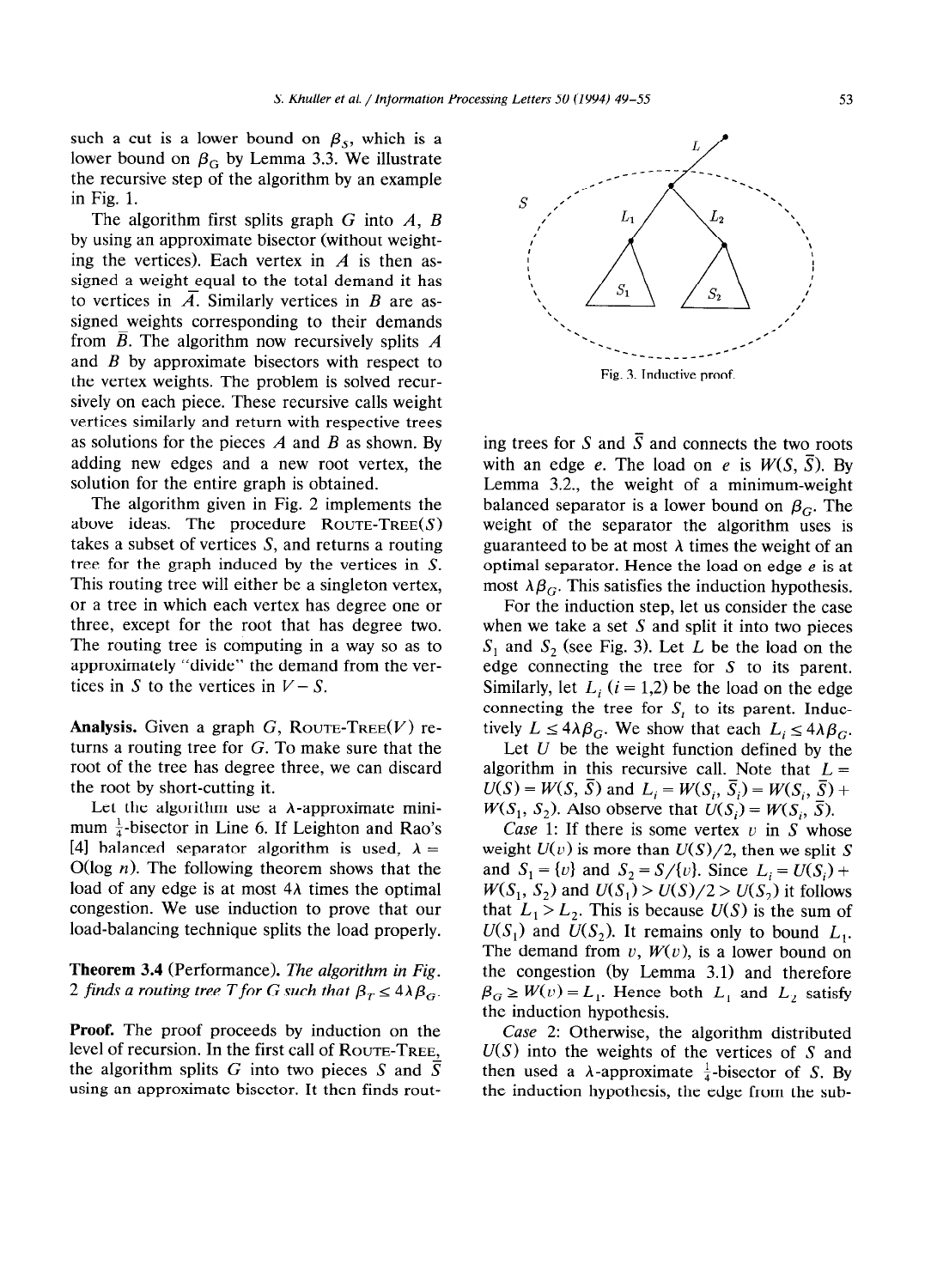tree of S to its parent has a load  $L$  (=  $U(S)$ ) of mutually edge-disjoint paths  $P_1, P_2, \ldots, P_k$  such at most  $4\lambda\beta_G$ . that  $P_i$  connects  $s_i$  with  $t_i$ ?

Since  $W(S_i, S) = U(S_i) \leq \frac{3}{4}U(S)$  and  $W(S_1, S_2)$  $\leq \lambda \beta_G$  (by Lemmas 3.2 and 3.3) we have

$$
L_i = W(S_i, \overline{S}) + W(S_1, S_2) \le 3\lambda \beta_G + \lambda \beta_G. \quad \Box
$$

**Theorem 3.5.** *The routing tree algorithm in Fig. 2 runs in polynomial time.*  $\Box$ 

**Corollary 3.6.** *The algorithm in Fig. 2 finds in polynomial time a routing tree T for G such that*   $\beta_T = O(\log n) \beta_G$ .

**Note.** Our algorithm also handles the case when vertices of  $G$  are allowed to be internal vertices of the output tree. Lemmas 3.2 and 3.3 are valid in this case also. The lower bound in Lemma 3.1. weakens by a factor of 3. This lower bound is not critical to the performance ratio, so the performance ratio of algorithm is unchanged.

Our algorithm can be generalized to find routing trees when every interval vertex may have degree up to k, for any  $k \geq 3$ . We obtain the same  $O(\log n)$  approximation factor, independent of *k. An* algorithm obtaining an approximation factor of  $n/k$  is straightforward and is useful as *k* approaches *n.* 

#### *4.* **General congestion problem**

In this section we show that the following problem is NP-complete. The input to the problem is a demand network  $G = (V, E)$ , a "feasibility network"  $F = (V, E')$ , and the integer *D*. Each edge  $e = \{a, b\}$  of G has a nonnegative weight  $w(e)$  that represents the demand between the sites *a* and b. The problem is to find a tree *T*  that is a subgraph of *F,* such that when the demands of the edges in  $G$  are mapped to the tree *T* the congestion on each edge is at most *D.* 

The reduction is done from the *k* Edge-Disjoint Paths Problem, known to be NP-complete *[31.* 

*k* **Edge-Disjoint Paths Problem:** Given an undirected graph  $H = (V, E)$ , and sets  $S =$  $\{s_1, s_2, \ldots, s_k\}$  and  $T = \{t_1, t_2, \ldots, t_k\}$  are there *k* 

It is easy to see that this problem can be recorded to the general tree congestion problem. For the reduction we construct *F* from *H.* For each vertex  $u \in V$ , if u has degree  $d(u)$ , we create a clique on  $d(u)$  vertices,  $u_1, u_2, \ldots, u_{d(u)}$ . For each edge from  $v$  to  $w$  we introduce and edge from  $v_i$  to  $w_i$  where these are distinct vertices (not shared with any other edges). (Informally, each vertex is "exploded" into a clique, and the edges incident on the vertex are made incident each on distinct clique vertices.) The demand graph G has edges between  $s_i$  and  $t_i$  (for all *i>.* If there is a solution to the disjoint paths problem, clearly that yields a congestion tree with bandwidth one. The set of paths *Pi* can form cycles, but these cycles can be "pried" apart in *F*  since we replaced each vertex with a clique. These can now be connected to form a congestion tree with bandwidth one.

If there is a solution to the congestion tree problem it is clear that this yields a solution to the edge-disjoint paths problem (the demand edge from  $s_i$  to  $s_j$  gets mapped to a path in the tree and causes a load of one on each edge). Since the bandwidth is restricted to one, no other path can use the same edge (even when we go from *F* to  $H$ ).

**Theorem 4.1.** *The general congestion problem is NP-complete.* 

*An interesting open problem is to design approximation algorithms with nontrivial approximation factors for designing routing trees where the feasibility graph F is given in the input. In the special case when F is complete, it is easy to show that an optimal routing tree can be computed. In this case each edge of the routing tree is made to handle a load that is equal to the minimum cut in G separating two of its vertices. This follows from the result of Gomory and Hu [2], who showed how to construct a tree which encodes all min-cuts in a graph. Gusfield [3] gave an algorithm to compute such trees efficiently.*